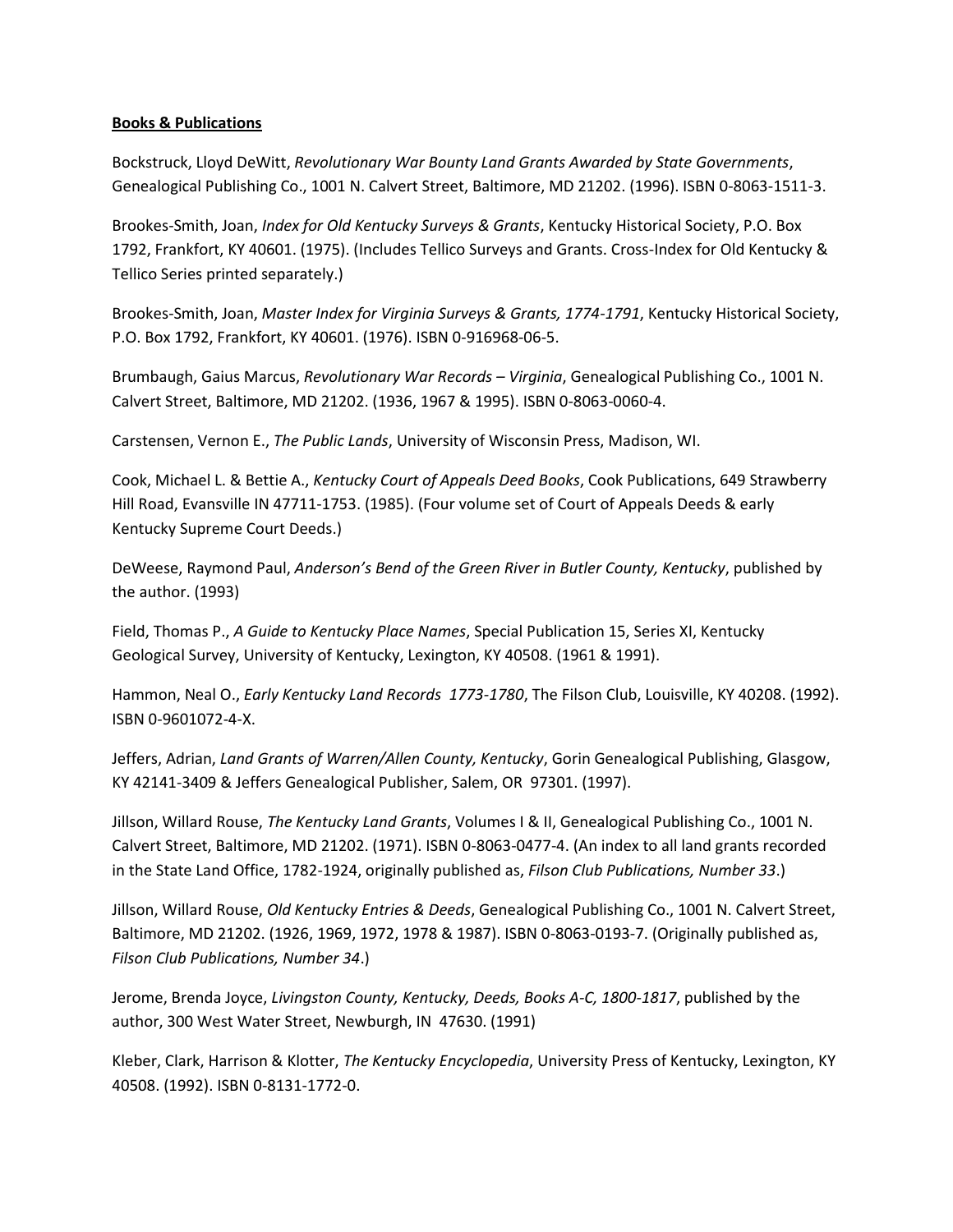MacKinnon (Pennington), Galloway & Watson, *Lincoln County, Virginia/Kentucky Deed Abstracts, 1781- 1795*, MGW Publications, 190 Quirk's Run Rd, Harrodsburg, KY 40330 and 808 Vinson Avenue, Danville, KY 40422. (1998).

National Genealogical Society, *Index of Revolutionary War Pension Applications*, Special Publication No. 40, National Genealogical Society, Arlington, VA . (1976, 1977, 1979, 1987 & 2000). ISBN 0-915156-00-8.

O'Malley, Nancy, *Stockading Up, A Study of Pioneer Stations in the Inner Bluegrass Region of Kentucky*, Archaeological Report 127, Department of Anthropology, University of Kentucky, Lexington, KY 40508. (1987 & 1994).

Quisenberry, Anderson Chenault, *Revolutionary Soldiers in Kentucky*, Clearfield Co., Inc. & Genealogical Publishing Co., 1001 N. Calvert Street, Baltimore, MD 21202. (1896, 1959, 1968, 1974, 1992, 1996, & 1999). ISBN 0-8063-0283-6.

Robertson, James Rood, *Petitions of the Early Inhabitants of Kentucky to the General Assembly of Virginia, 1769 to 1792*, Genealogical Publishing Co., 1001 N. Calvert Street, Baltimore, MD 21202. (1914 & 1998). ISBN 0-8063-1553-9. (Originally published as "Filson Club Publication Number 27.)

Saffell, W.T. R., *Records of the Revolutionary War with Index to Saffell's List of Virginia Soldiers in the Revolution by McAllister*, Clearfield Co. & Genealogical Publishing Co., 1001 N. Calvert Street, Baltimore, MD 21202. (1894, 1913, 1969, 1991, 1996, 2002). ISBN 0-8063-0304-2.

Sames, James W. III, *Four Steps West* (with Research Supplement by Joint State Line Committee of the Kentucky & Tennessee Associations of Professional Surveyors), available from KAPS, P.O. Box 3099, Frankfort, KY 40602. (1971 & 1992).

Sames, James W. III & Woods, Lewis C., Jr., *Index of Kentucky & Virginia Maps, 1562-1900*, Kentucky Historical Society, P.O. Box 1792, Frankfort, KY 40602. (1976). ISBN 0-916968-04-9.

Simmons, Don & Smith, Barbara, *Trigg County, Kentucky, Land Surveys 1834-1847*, Simmons Historical Publications, Melber, KY 42069. (1996). (Contact author for information regarding other land patent publications.)

Simpson, Fred Logan, *Back of the Cane: Early Virginia Surveys in Today's Garrard County, Kentucky, 1775-1789*, McDowell Publications, Utica, KY 42376 & author, P.O. Box 89, Lancaster, KY 40444. (1992 & 1993).

Smith, Robert L., *Owsley County, Kentucky, Land Records*, published by author, 7614 Dimmick Road, Cincinnati, OH 45241-1118. (1997).

Stewart, Robert Armistead, *The History of Virginia's Navy of the Revolution*, Genealogical Publishing Co., Baltimore, MD, 1934 & 1993. ISBN 0-8063-1392-7.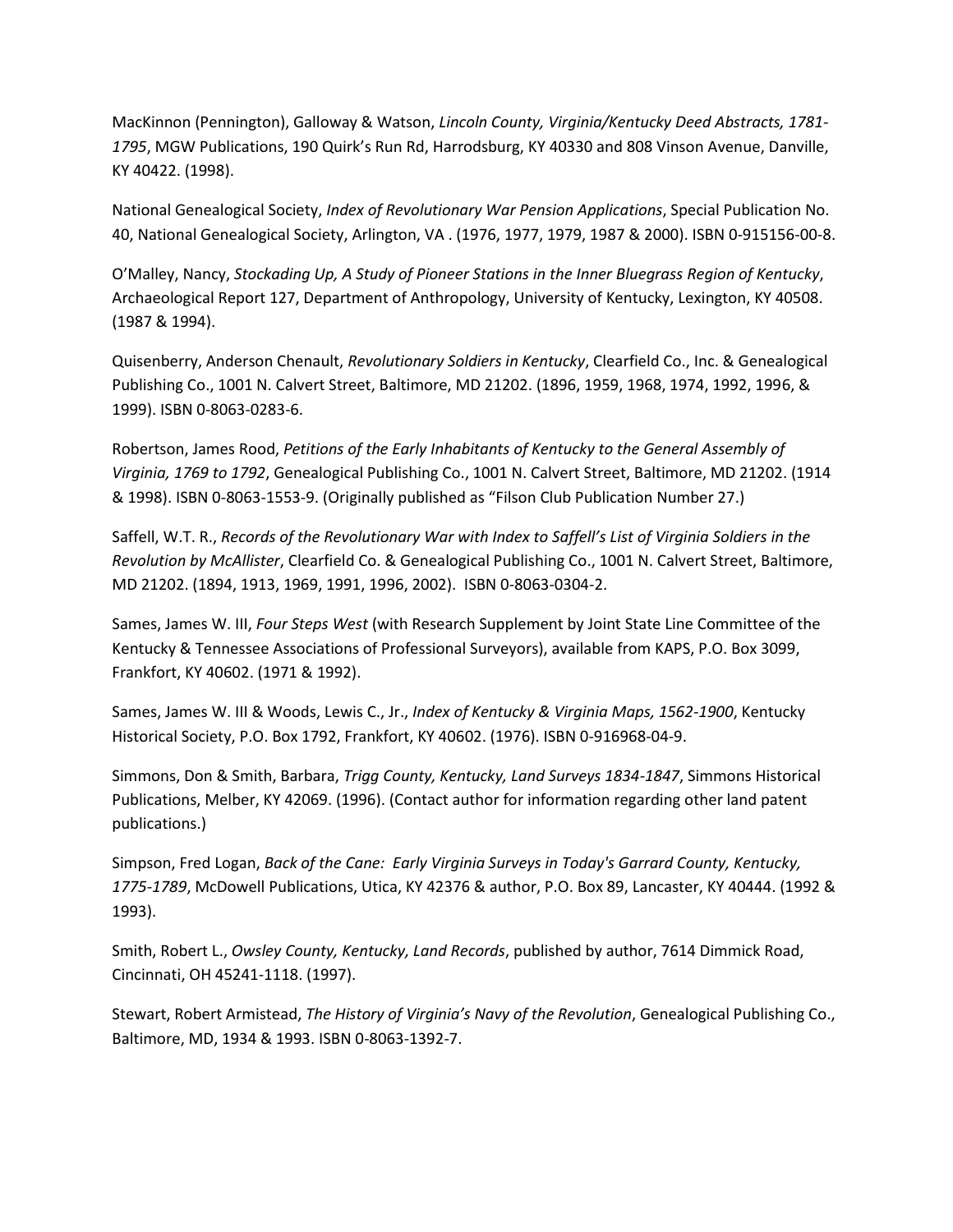Sutherland, James Franklin, *Early Kentucky Landholders, 1787 1811*, Clearfield Co. & Genealogical Publishing Co., 1001 N. Calvert Street, Baltimore, MD 21202. (1997 & 2000). ISBN 0-8063-1166-5. (Records for early Lincoln County, Virginia & Kentucky).

Sutherland, James Franklin, *Some Original Land Grant Surveys Along Green River in Lincoln and Casey Counties, Kentucky (1781-1836)*, privately printed, 1975.

Taylor, Philip Fall, *A Calendar of the Warrants for Land in Kentucky Granted for Service in the French & Indian War*, Clearfield Co. & Genealogical Publishing Co., 1001 N. Calvert Street, Baltimore, MD 21202. (1967). ISBN 0-8063-0327-1.

Virginia Land Commission, *Certificate Book of the Virginia Land Commission of 1779-1780*, Southern Historical Press, Inc., 275 West Broad Street, Greenville, SC 29601. (1981 & 1992). ISBN 0-89308-229-5.

Wilson, Samuel Mackay, *Catalogue of Revolutionary Soldiers & Sailors of the Commonwealth of Kentucky to whom Bounty Land Warrants were Granted by Virginia for Military Service in the War for Independence*, Southern Book Co., Baltimore, MD, (1953).

Note: We also recommend researchers study the "Acts of the Virginia General Assembly" & the "Acts of the Kentucky General Assembly", available at most Virginia & Kentucky Research Libraries.

# **Articles**

Adkinson, Kandie P., "Saddlebag Notes: The Kentucky Land Grant System," published as a Technical Leaflet in the "Circuit Rider," (Vol. 13, No. 3: May/June), Historical Confederation of Kentucky, P.O. Box 1792, Frankfort, KY 40602. (1990).

Adkinson, Kandie P. "Researching Early Kentucky Tax Lists: 1792-1840," "Bluegrass Roots: Fall 2002," Kentucky Genealogical Society, P.O. Box 153, Frankfort, KY 40602.

Fowler, Ila, "Revolutionary Soldiers & Their Land Grants in the Tradewater River Country of Western Kentucky," Register of the Kentucky Historical Society, Vol. 33, (1935), pp 160-164, Kentucky Historical Society, P.O. Box 1792, Frankfort, KY 40602.

Hammon, Neal O., "Land Acquisition on the Kentucky Frontier," Register of the Kentucky Historical Society, Vol. 78, (1980), pp 297-321, Kentucky Historical Society, P.O. Box 1792, Frankfort, KY 40602.

Kentucky Historical Society, "Gleanings from State Archives," Register of the Kentucky Historical Society, Vol. 23, pp 230-238 & Vol. 24, pp 112-128, 222-233, Kentucky Historical Society, P.O. Box 1792, Frankfort, KY 40602.

Kentucky Historical Society, "Certificate Book of the Virginia Land Commission, 1779-1780," Register of the Kentucky Historical Society, Vol. 21, (1923), Kentucky Historical Society, P.O. Box 1792, Frankfort, KY 40602.